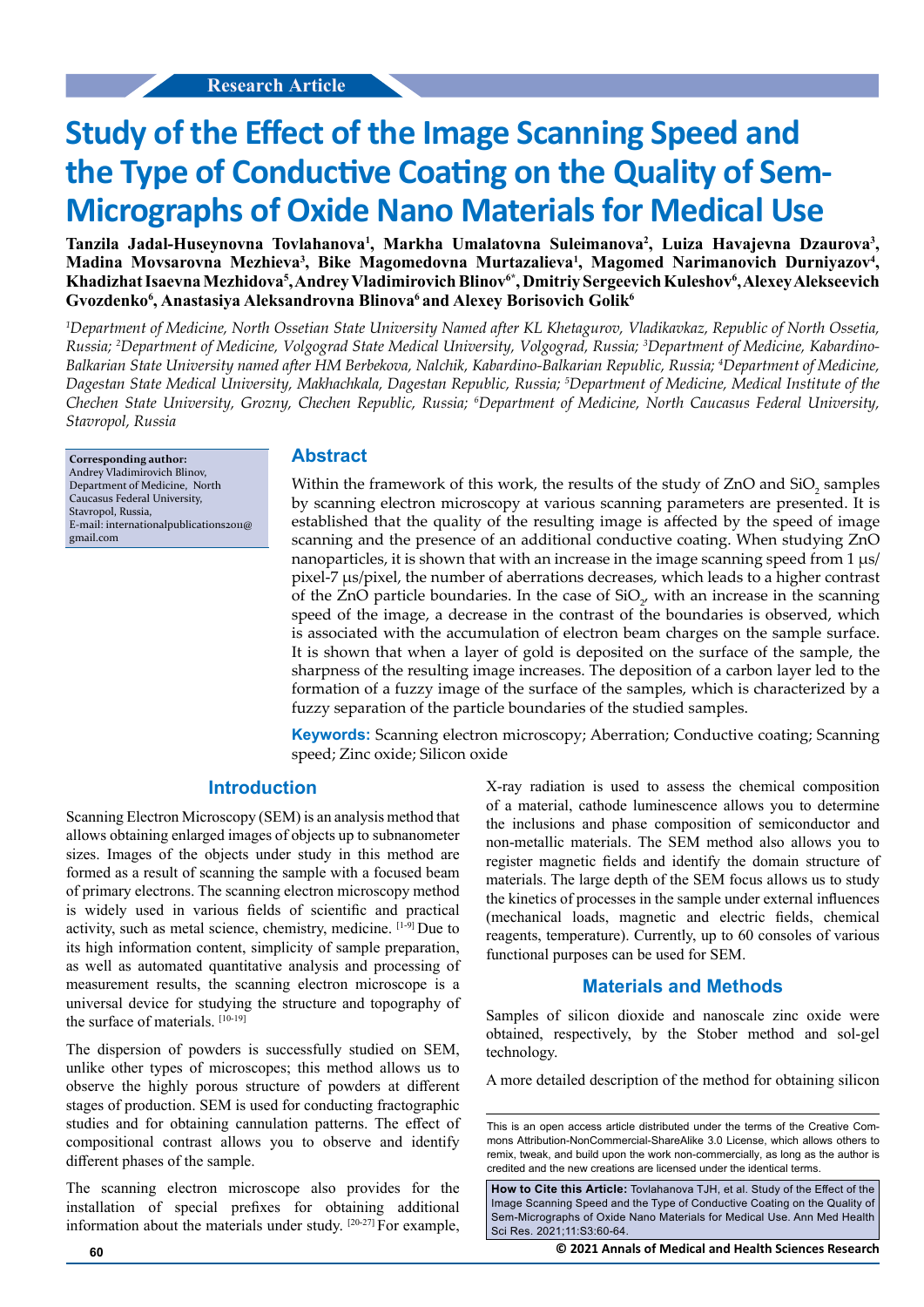dioxide by the Stober method is presented in the following works.  $[28,29]$  For the synthesis of SiO<sub>2</sub> microspheres, deionized water was used, the conductivity of which was  $0.12 \mu s / 0.2$ µs, as well as absolute ethyl alcohol (99.9% volume), and the boiling point was 78.39°C.

The synthesis of nanoscale zinc oxide consisted of the following main stages:

- 1. Dissolution of a zinc-containing precursor in distilled water.
- 2. Synthesis of zinc oxide sol.
- 3. Transfer of sol to gel.

4. Centrifugation of the resulting gel and its washing with distilled water.

5. Drying the gel at a certain temperature.

A detailed method for the synthesis of zinc oxide by the sol-gel method is presented by Blinov et al. [30] Further, the obtained samples of silicon dioxide and nanoscale zinc oxide were examined on a scanning electron microscope "MIRA-LMH" by Tescan. The method of studying samples on a scanning electron microscope was as follows. A double-sided conductive carbon tape was applied to a standard instrument table (12 mm). A

thoroughly mixed sample was taken from a dry powder ground in a mortar and applied to the entire area of the adhesive tape. Then carbon was sprayed with a layer of about 20 nm on the QR 150 sputtering system, and gas (nitrogen) was supplied to the microscope system. Next, nitrogen was injected into the working chamber of the microscope; a standard table with a sample was installed in the sample holder. The system was evacuated. The valve of the gun was opening. The selection of parameters for studying the morphology of particles was carried out according to the task. A classical secondary electron detector SE was used to study the parameters affecting the quality of microphotographs

## **Results and Discussion**

When studying the factors affecting the scanning quality, when changing the scanning speed of SEM microphotographs, it is necessary to take into account that the image quality depends on the signal-to-noise ratio of the image. And the signal-to-noise ratio, in turn, depends on how many electrons will be collected to create an image. A very small beam with a low current can have a very good nominal resolution, but noise will be superimposed on the image. Usually, when the TV is scanned to full screen, the image has very poor quality, which makes it difficult to find



 $a$ ) 1 = 0.1  $\mu$ s/pixel

 $b)4 = 3.2 \mu s / pixel$ 

 $c$ )7 = 100  $\mu$ s/pixel

**Figure 1:** SEM-micrographs of the ZnO sample using the SE detector at a magnification of 3 thousand times with different scanning speeds.



a)  $3 = 1$   $\mu s / pixel$ 

b)  $6 = 32 \mu s / pixel$ 

**Figure 2:** SEM micrographs of a SiO<sub>2</sub> sample using an SE detector at a magnification of 22.7 thousand times at different speeds.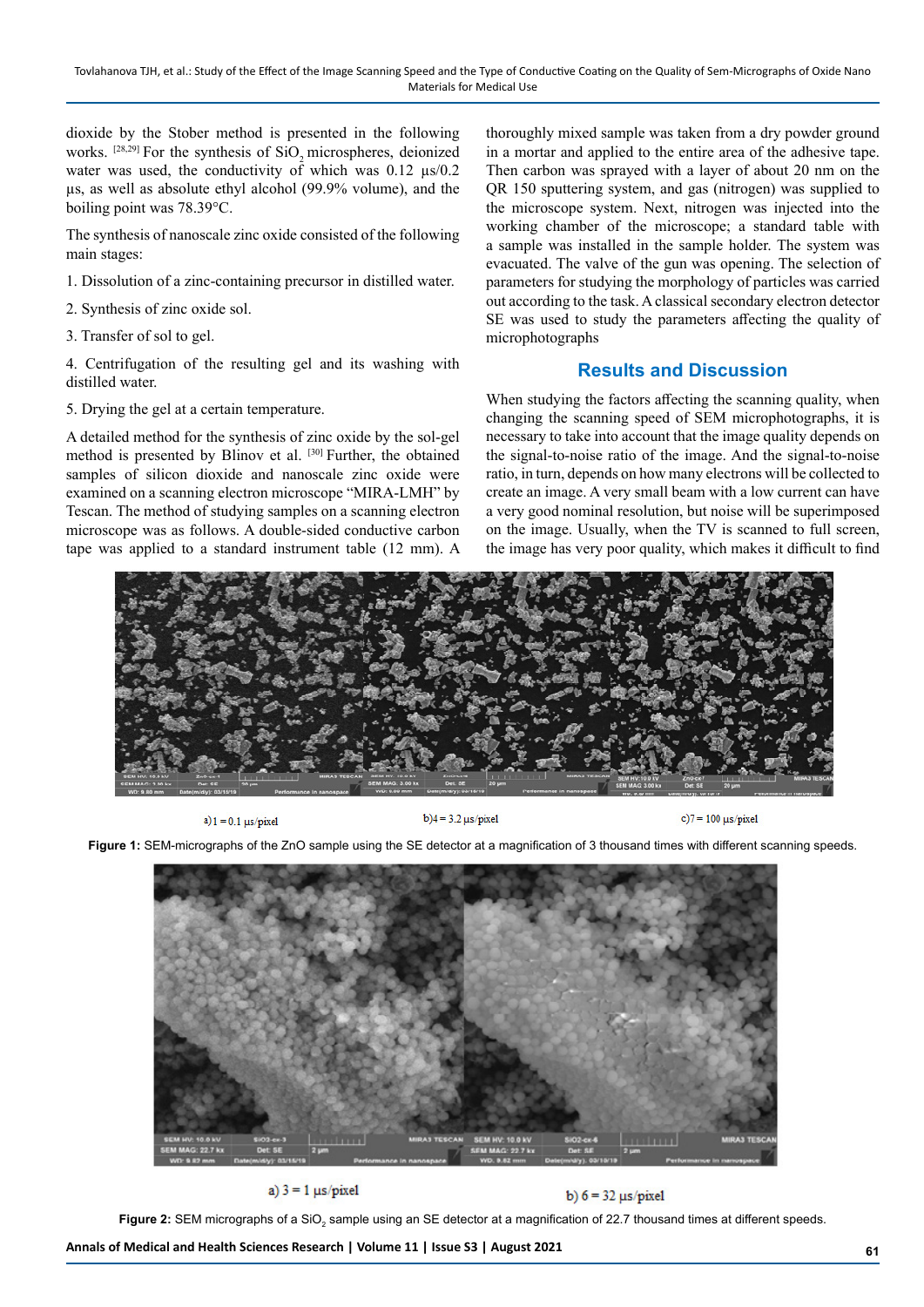objects. The signal-to-noise ratio can be increased by reducing the scan area (*i.e.* using a small raster), or by increasing the scan time (*i.e*. using a slow scan). A small raster is usually used for focusing, adjusting and correcting astigmatism, while a slow scan is usually used to get a good image. The time of a slow scan frame can take from several seconds to minutes, but this time can be limited by the drift of the object table or the accumulation of charge on the sample surface.

Figure 1 shows micrographs of the ZnO sample using the SE detector at a magnification of 3 thousand times at different speeds. The analysis of microphotographs of the ZnO sample [Figure 1] showed that with an increase in the image scanning speed from 1 to 7 (that is, with a decrease in the scanning time), the number of aberrations (image error in the optical system caused by the deviation of the beam from the direction in which it should go in an ideal optical system) that affect the quality of the photo, which leads to a higher contrast of the boundaries of ZnO particles. But we would also like to take into account that when the image scanning speed increases, a charge from the electron beam can accumulate on the surface of the samples, which leads to"illumination" of the sample surface.

Figure 2 shows micrographs of a silicon dioxide sample using an SE detector at a magnification of 22.7 thousand times at different speeds.

Figure 2 shows micrographs in which, with an increase in the image scanning speed, the accumulated charge of the electron beam on the surface of the  $SiO_2$  microspheres lowered the contrast of the boundaries, which led to a decrease in the quality of the photo. Another way to improve the quality of the obtained microphotographs of the surface of the studied samples is the use of conductive coatings.

Due to the fact that the samples under study may consist of nonconducting materials, a charge may accumulate on their surface as a result of the continuous action of an electron beam. This phenomenon significantly worsens the quality of scanning: highlights of surface areas are formed, the image can "float", and focusing on the elements of the studied samples is complicated.

To improve the image quality, when scanning SEM, conductive coatings can be applied to the test samples, ensuring the removal of electric charge from their surface. An alloy of gold with palladium is often used, since this material has a small grain size. Chromium, platinum, iridium and carbon are also used. [31- 33] Recently, iridium coating has become popular, since it gives a very smooth surface. [31] Carbon, in general, is less effective than other materials, but its advantages are that it does not interfere



a) An increase of 32 thousand times

b) 64 thousand times

c) 256 thousand times

**Figure 3:** SEM-micrographs of a SiO $_2$  sample with a coating of a conductive material (Au).



a) 32 thousand times

b) 128 thousand times

C) 256 thousand times

**Figure 4:** SEM-micrographs of a SiO $_2$  sample with carbon deposition in increase.

**62 Annals of Medical and Health Sciences Research | Volume 11 | Issue S3 | August 2021**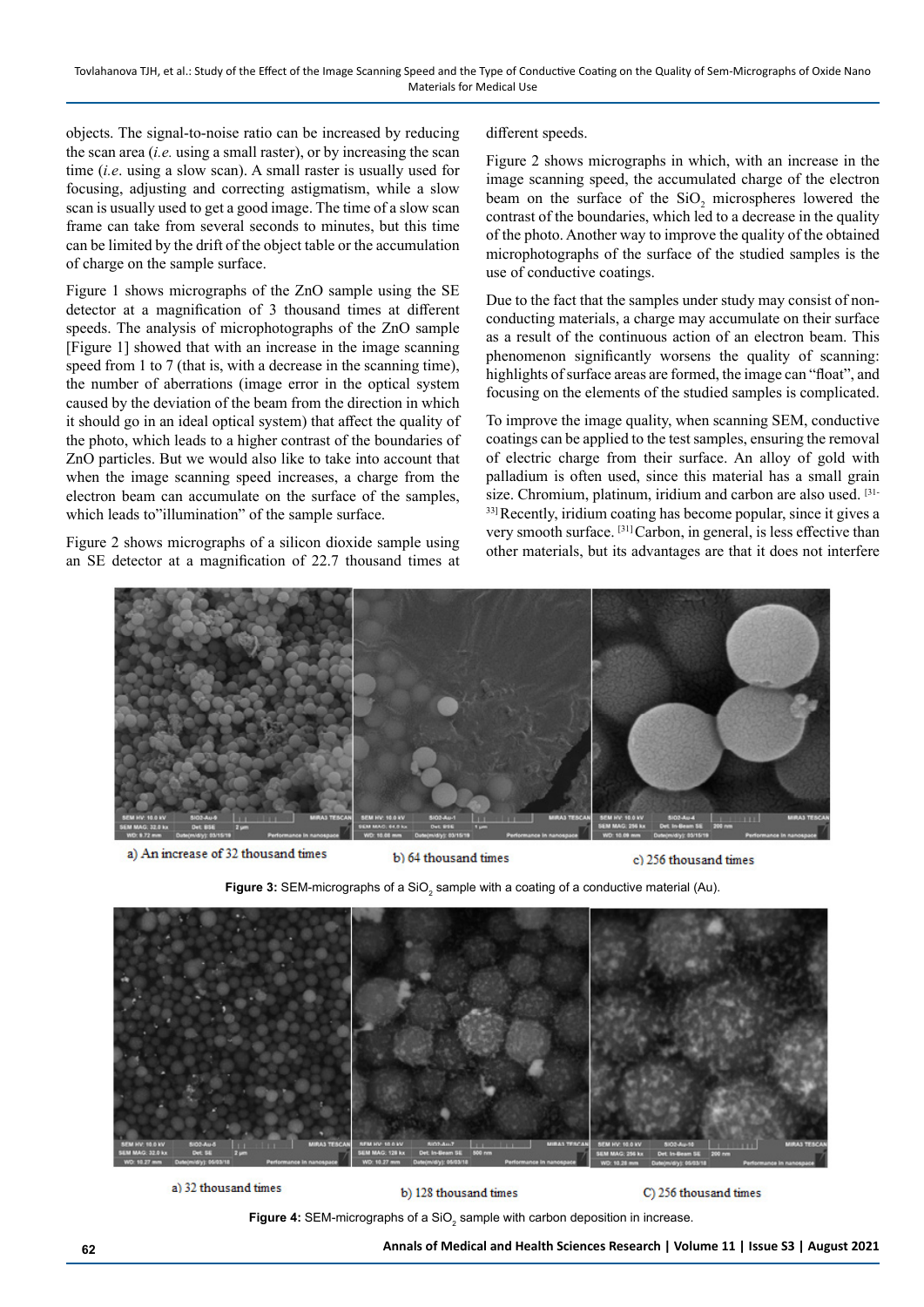with X-ray microanalysis and can be easily removed in oxygen plasma. For a solid metal coating, a layer with a thickness of about 10 nm is required, but already 2 nm-3 nm coatings can lead to significant changes in the surface of the sample.

In fact, a conductive coating has three advantages that improve the image. First, it prevents the accumulation of charge on the surface of the sample. The second increases the emission of secondary electrons, which increases the signal and improves the signal-to-noise ratio in the image. Third, it reduces the spread of secondary electrons, which increases the topographic contrast. The latter two effects often improve the image on both conductive and non-conductive samples, even if a very thin (<5 nm) coating is used. Thus, a conductive coating applied to the sample is often used to improve the resulting image. However, it should be borne in mind that the applied conductive coatings can hide the surface relief of the sample under study and make it difficult to find small elements of the system under study, which can be critical when performing some tasks. [34,35]

Figure 3 shows micrographs of silicon oxide microspheres with a conductive material (Au) deposition. The analysis of Figure 3 showed that when a conductive material, such as gold, is sprayed, the sharpness of the resulting image increases. But when the resolution of the microscope is increased, the fine relief of the sample structure is hidden.

Studies with carbon deposition on samples [Figure 4] that have good conductivity, which leads to an indistinct separation of the boundaries of the nanoparticles of the studied samples, makes it difficult to determine the relief of the structure of the sample itself, and it is also impossible to say unequivocally about the presence of the second phase.

# **Conclusion**

Thus, it can be concluded that the image scanning speed and the presence of an additional conductive coating significantly affect the quality of the images obtained by scanning electron microscopy. When studying a sample of ZnO nanoparticles, it is shown that with an increase in the image scanning speed from 1 µs/pixel to 7 µs/pixel, the number of aberrations affecting the quality of the photo decreases, which leads to a higher contrast of the boundaries of the ZnO particles. In the case of  $SiO_2$ , with an increase in the scanning speed of the image, a decrease in the contrast of the boundaries is observed, which is associated with the accumulation of electron beam charges on the sample surface. It is shown that when a layer of gold is deposited on the surface of the sample, the sharpness of the resulting image increases. The deposition of a carbon layer led to the formation of a fuzzy image of the surface of the samples, which is characterized by a fuzzy separation of the particle boundaries of the studied samples.

# **Acknowledgment**

The study was carried out with the financial support of the Council for Grants of the President of the Russian Federation (project SP-1191.2019.4).

## **References**

1. Hyams TC, Mam K, Killingsworth MC. Scanning electron

microscopy as a new tool for diagnostic pathology and cell biology. Micron. 2020;130.

- 2. Aoyama T, Mikmeková Š, Hibino H, Okuda K. Visualization of three different phases in a multiphase steel by scanning electron microscopy at 1eV landing energy. Ultramicroscopy. 2019;204:1-5.
- 3. Gull A, Ahmed S, Ahmad FJ, Nagaich U, Chandra A. Effect of polyherbal microemulsion on Staphylococcus epidermidis: Formulation development, CCD based optimization, characterization, and antibacterial activity by scanning electron microscopy. J Drug Deliv Sci Technol. 2020;57.
- 4. Blinov AV, Gvozdenko AA, Kravtsov AA, Krandievsky SO, Blinova AA, Maglakelidze DG, et al. Synthesis of nanosized manganese methahydroxide stabilized by cystine. Mater Chem Phys. 2021;265.
- 5. Korde VB, Patil NM. Domain imaging in Fe-doped KNbO3 single crystal *via* trinocular microscopy and scanning electron microscopy. Mater Chem Phys. 2019;226:230-234.
- 6. Gutnova TS, Kompantsev DV, Gvozdenko AA, Kramarenko VN, BlinovAV. Vitamin D nanocapsulation. Izv Vyss uchebnykh Zaved khimiya khimicheskaya tekhnologiya. 2021;14;6:98-105.
- 7. Jungjohann KL, Wheeler DR, Polsky R, Brozik SM, Brozik JA, Rudolph AR. Liquid-cell scanning transmission electron microscopy and fluorescence correlation spectroscopy of DNAdirected gold nanoparticle assemblies. Micron. 2019;119:54-63.
- 8. Bian LC, Wang CX, Liu YX, Cao QE, Zhao YK. A new methodology for washcoat analysis of honeycomb-shaped monolithic catalysts using scanning electron microscopy and energy-dispersive x-ray analysis. Chinese J Anal Chem. 2019;47:e19147-19152.
- 9. Blinov AV, Siddiqui SA, Nagdalian AA, Blinova AA, Gvozdenko AA, Raffa VV, et al. Investigation of the influence of Zinccontaining compounds on the components of the colloidal phase of milk. Arab J Chem. 2021;14:1-15.
- 10. Blinov AV, Kravtsov AA, Bondarenko EA, Bondarenko SA. Study of the influence of the type of the alcohol environment on the structure of nanoscale Zinc Oxide. Int J Pharm Technol. 2016;8:27129-27135.
- 11. Sari M, Cattle J, Hondow N, Brydson R, Brown A. Low dose scanning transmission electron microscopy of organic crystals by scanning moiré fringes. Micron. 2019;120:1-9.
- 12. Engel A, Christen F, Michel B. Digital acquisition and processing of electron micrographs using a scanning transmission electron microscope. Ultramicroscopy. 1981;13:45-54.
- 13. Kondo Y, Okunishi E. Magnified pseudo-elemental map of atomic column obtained by moiré method in scanning transmission electron microscopy. Microscopy. 2014;63:391-395.
- 14. Barbay C, Saada S, Mer-Calfati C, Temgoua S, Barjon J, Arnault JC. Dislocations imaging in low boron doped diamond epilayers using Field Emission Scanning Electron Microscopy (FE-SEM). Appl Surf Sci. 2019;495.
- 15. Naresh-Kumar G, Hourahine B, Edwards PR, Day AP, Winkelmann A, Wilkinson AJ, et al. Rapid non destructive analysis of threading dislocations in Wurtzite materials using the scanning electron microscope. Phys Rev Lett. 2012;108.
- 16. Gvozdenko AA, Blinov AV, Yasnaya MA, Golik AB, Raffa VV, Kramarenko VN, et al. Computer quantum-chemical simulation of multicomponent SiO2-MexOy systems. Phys Chem Asp study Clust Nanostructures Nanomater. 2020;12:394-404.
- 17. Blinov AV, Kravtsov AA, Jasnaja MA, Blinova AA, Shevchenko IM, Golik AB. Influence of the dispersion medium type in the sol-gel synthesis of silicon dioxide. In: AIP Conference Proceedings. 2019.